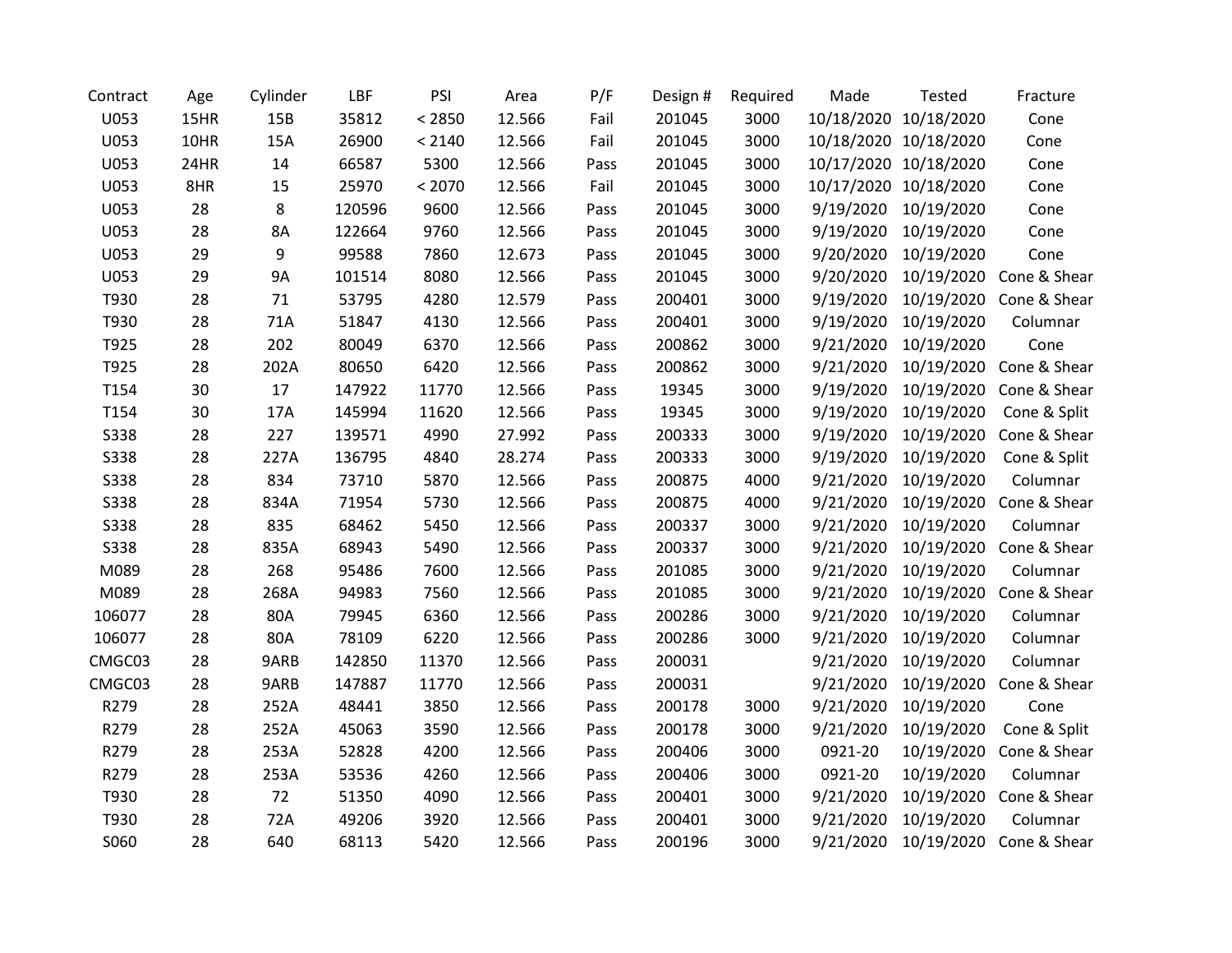| S060        | 28 | 640A           | 71699 | 5710 | 12.566 | Pass | 200196 | 3000 | 9/21/2020 | 10/19/2020 | Columnar                |
|-------------|----|----------------|-------|------|--------|------|--------|------|-----------|------------|-------------------------|
| S060        | 28 | 641            | 74318 | 5910 | 12.566 | Pass | 200196 | 3000 | 9/21/2020 | 10/19/2020 | Columnar                |
| S060        | 28 | 641A           | 71516 | 5690 | 12.566 | Pass | 200196 | 3000 | 9/21/2020 | 10/19/2020 | Columnar                |
| U079        | 29 | $\overline{7}$ | 78201 | 6220 | 12.566 | Pass | 201093 | 3000 | 9/20/2020 | 10/19/2020 | Columnar                |
| U079        | 29 | 7A             | 75552 | 6010 | 12.566 | Pass | 201093 | 3000 | 9/20/2020 | 10/19/2020 | Columnar                |
| U049        | 28 | $\overline{2}$ | 68022 | 5410 | 12.566 | Pass | 200935 | 3000 | 9/21/2020 | 10/19/2020 | Cone & Shear            |
| U049        | 28 | 2A             | 72136 | 5740 | 12.566 | Pass | 200935 | 3000 | 9/21/2020 | 10/19/2020 | Columnar                |
| S298        | 28 | 121            | 66707 | 5310 | 12.566 | Pass | 200186 | 3000 | 9/21/2020 | 10/19/2020 | Cone & Shear            |
| S298        | 28 | 121A           | 72792 | 5790 | 12.566 | Pass | 200186 | 3000 | 9/21/2020 | 10/19/2020 | Cone & Shear            |
| T011        | 28 | 69             | 79945 | 6360 | 12.566 | Pass | 200763 | 3000 | 9/21/2020 | 10/19/2020 | Columnar                |
| T011        | 28 | 69A            | 80553 | 6410 | 12.566 | Pass | 200763 | 3000 | 9/21/2020 | 10/19/2020 | Cone                    |
| T011        | 28 | 70             | 78776 | 6270 | 12.566 | Pass | 200763 | 3000 | 9/21/2020 | 10/19/2020 | Columnar                |
| T011        | 28 | 70A            | 81288 | 6470 | 12.566 | Pass | 200763 | 3000 | 9/21/2020 | 10/19/2020 | Cone                    |
| T011        | 28 | 71             | 80835 | 6430 | 12.566 | Pass | 200763 | 3000 | 9/21/2020 | 10/19/2020 | Cone & Shear            |
| T011        | 28 | 71A            | 82665 | 6580 | 12.566 | Pass | 200763 | 3000 | 9/21/2020 | 10/19/2020 | Columnar                |
| T336        | 28 | 76             | 62314 | 4960 | 12.566 | Pass | 200169 | 3000 | 9/21/2020 | 10/19/2020 | Cone & Shear            |
| T336        | 28 | 76A            | 59130 | 4710 | 12.566 | Pass | 200169 | 3000 | 9/21/2020 | 10/19/2020 | Columnar                |
| U046        | 28 | 13             | 57057 | 4540 | 12.566 | Pass | 200169 | 3000 | 9/21/2020 | 10/19/2020 | Cone & Shear            |
| U046        | 28 | 13A            | 57478 | 4570 | 12.566 | Pass | 200169 | 3000 | 9/21/2020 | 10/19/2020 | Columnar                |
| U156        | 28 | $\mathbf{1}$   | 53658 | 4270 | 12.566 | Pass | 200238 | 3000 | 9/21/2020 | 10/19/2020 | Cone & Shear            |
| U156        | 28 | 1A             | 55730 | 4430 | 12.566 | Pass | 200238 | 3000 | 9/21/2020 | 10/19/2020 | Columnar                |
| U227        | 28 | $\overline{2}$ | 52713 | 4190 | 12.566 | Pass | 200282 | 3000 | 9/21/2020 | 10/19/2020 | Columnar                |
| U227        | 28 | 2A             | 54212 | 4310 | 12.566 | Pass | 200282 | 3000 | 9/21/2020 | 10/19/2020 | Cone & Shear            |
| Q029        | 28 | 564A           | 85552 | 6790 | 12.598 | Pass | 201013 | 3000 | 9/21/2020 | 10/19/2020 | Columnar                |
| Q029        | 28 | 564A           | 87072 | 6930 | 12.566 | Pass | 201013 | 3000 | 9/21/2020 | 10/19/2020 | Cone                    |
| T013        | 28 | 38A            | 73695 | 5860 | 12.566 | Pass | 200216 | 3000 | 9/21/2020 | 10/19/2020 | Columnar                |
| T013        | 28 | 38A            | 65606 | 5220 | 12.566 | Pass | 200216 | 3000 | 9/21/2020 | 10/19/2020 | Cone                    |
| U017        | 28 | 9              | 44969 | 3620 | 12.41  | Pass | 200203 | 3000 | 9/21/2020 | 10/19/2020 | Cone & Shear            |
| U017        | 28 | <b>9A</b>      | 45844 | 3650 | 12.566 | Pass | 200203 | 3000 | 9/21/2020 |            | 10/19/2020 Cone & Shear |
| U087        | 28 | 16             | 63784 | 5080 | 12.566 | Pass | 200317 | 3000 | 9/21/2020 | 10/19/2020 | Cone                    |
| U087        | 28 | 16A            | 70962 | 5650 | 12.566 | Pass | 200317 | 3000 | 9/21/2020 | 10/19/2020 | Cone                    |
| <b>U088</b> | 28 | 1A             | 58933 | 4690 | 12.566 | Pass | 200201 | 3000 | 9/21/2020 | 10/19/2020 | Cone                    |
| <b>U088</b> | 28 | 1A             | 58007 | 4620 | 12.566 | Pass | 200201 | 3000 | 9/21/2020 | 10/19/2020 | Cone & Shear            |
| <b>U088</b> | 28 | 1Z             | 57181 | 4550 | 12.566 | Pass |        | 3000 | 9/21/2020 |            | 10/19/2020 Cone & Shear |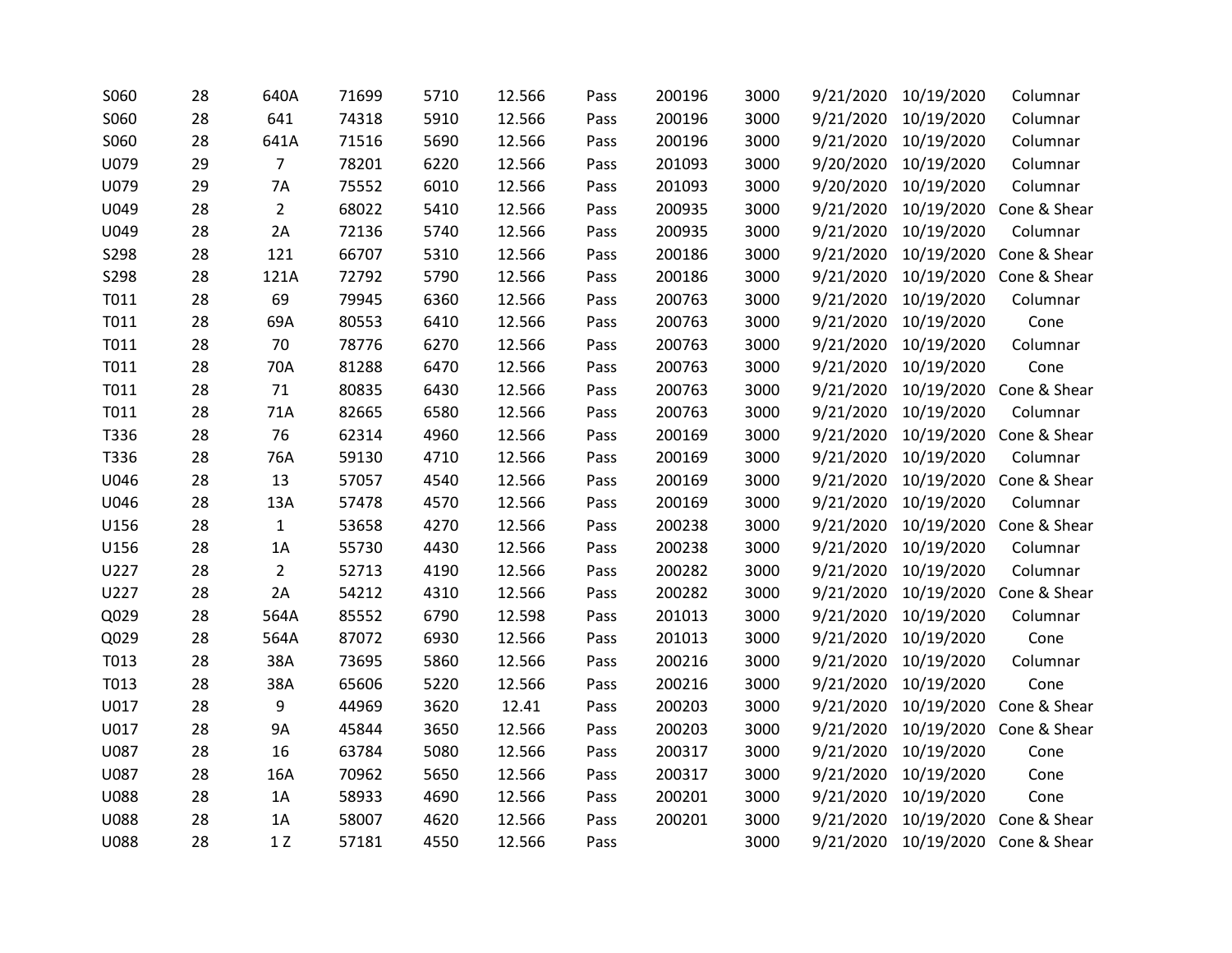| <b>U088</b> | 28             | $1 Z$ | 56589  | 4500   | 12.566 | Pass |              | 3000 | 9/21/2020 | 10/19/2020            | Columnar                           |
|-------------|----------------|-------|--------|--------|--------|------|--------------|------|-----------|-----------------------|------------------------------------|
| U155        | 30             | 13    | 109486 | 8710   | 12.566 | Pass | <b>GROUT</b> | 3000 | 9/21/2020 | 10/19/2020            | Cone                               |
| U155        | 30             | 13A   | 102777 | 8180   | 12.566 | Pass | <b>GROUT</b> | 3000 | 9/21/2020 | 10/19/2020            | Columnar                           |
| U155        | 28             | 14    | 143202 | 11400  | 12.566 | Pass | <b>GROUT</b> | 3000 |           | 9/21/2020 10/19/2020  | Columnar                           |
| U155        | 28             | 14A   | 137989 | 10980  | 12.566 | Pass | <b>GROUT</b> | 3000 |           | 9/21/2020 10/19/2020  | Columnar                           |
| U229        | 28             | 2A    | 66602  | 5340   | 12.472 | Pass | 200630       | 3000 |           | 9/21/2020 10/19/2020  | Columnar                           |
| U229        | 28             | 2A    | 120394 | 9580   | 12.566 | Pass | 200630       | 3000 | 9/21/2020 | 10/19/2020            | Cone                               |
| S202        | 28             | 255   | 67757  | 5390   | 12.566 | Pass | 200753       | 4000 | 9/21/2020 | 10/19/2020            | Cone                               |
| S202        | 28             | 255A  | 65779  | 5230   | 12.566 | Pass | 200753       | 4000 | 9/21/2020 | 10/19/2020            | Cone                               |
| T336        | 30             | 124   | 189003 | 14980  | 12.617 | Pass | 200724       | 9000 |           | 9/19/2020 10/19/2020  | Cone                               |
| T336        | 30             | 124A  | 184193 | 14660  | 12.566 | Pass | 200724       | 9000 |           | 9/19/2020 10/19/2020  | Cone                               |
| T336        | 30             | 125   | 189803 | 15100  | 12.566 | Pass | 200724       | 9000 | 9/19/2020 | 10/19/2020            | Cone                               |
| T336        | 30             | 125A  | 190631 | 15170  | 12.566 | Pass | 200724       | 9000 | 9/19/2020 | 10/19/2020            | Cone                               |
| T336        | 30             | 126   | 165061 | 13140  | 12.566 | Pass | 200724       | 9000 | 9/19/2020 | 10/19/2020            | Columnar                           |
| T336        | 30             | 126A  | 187139 | 14890  | 12.566 | Pass | 200724       | 9000 |           | 9/19/2020 10/19/2020  | Cone & Shear                       |
| DB1801      | 28             | 344   | 94199  | 7500   | 12.566 | Pass | 200392       | 3000 | 9/21/2020 | 10/19/2020            | Cone & Shear                       |
| DB1801      | 28             | 344A  | 90523  | 7200   | 12.566 | Pass | 200392       | 3000 | 9/21/2020 | 10/19/2020            | Columnar                           |
| DB1801      | 28             | 345   | 60642  | 4830   | 12.566 | Pass | 200169       | 3000 | 9/21/2020 | 10/19/2020            | Cone & Shear                       |
| DB1801      | 28             | 345A  | 58293  | 4640   | 12.566 | Pass | 200169       | 3000 |           | 9/21/2020 10/19/2020  | Columnar                           |
| S127        | 28             | 240   | 85615  | 6810   | 12.566 | Pass | 200040       | 3000 |           | 9/21/2020 10/19/2020  | Cone                               |
| S127        | 28             | 240A  | 74760  | 5950   | 12.566 | Pass | 200040       | 3000 | 9/21/2020 | 10/19/2020            | Cone & Shear                       |
| R136        | 28             | CG1   | 69837  | 5550   | 12.592 | Pass | 200402       | 3000 | 9/21/2020 |                       | 10/19/2020 Cone & Shear            |
| R136        | 28             | CG1A  | 63752  | 5070   | 12.566 | Pass | 200402       | 3000 |           | 9/21/2020 10/19/2020  | Cone                               |
| U049        | $\overline{7}$ | 6B    | 48412  | 3850   | 12.566 | Pass | 200935       | 3000 |           |                       | 10/12/2020 10/19/2020 Cone & Shear |
| U049        | $\overline{7}$ | 6C    | 47141  | 3750   | 12.566 | Pass | 200935       | 3000 |           | 10/12/2020 10/19/2020 | Columnar                           |
| <b>S338</b> | $\overline{7}$ | 228D  | 80167  | < 2840 | 28.274 | Fail | 200333       | 3000 |           | 10/12/2020 10/19/2020 | Cone                               |
| <b>S338</b> | $\overline{7}$ | 228E  | 82303  | < 2910 | 28.274 | Fail | 200333       | 3000 |           | 10/12/2020 10/19/2020 | Columnar                           |
| U014        | 28             | 35    | 53335  | 4240   | 12.566 | Pass | 200632       | 3000 |           | 9/21/2020 10/19/2020  | Cone & Shear                       |
| U014        | 28             | 35A   | 51742  | 4120   | 12.566 | Pass | 200632       | 3000 |           |                       | 9/21/2020 10/19/2020 Cone & Shear  |
| U053        | 30 HR          | 15F   | 50975  | 4060   | 12.566 | Pass | 201045       | 3000 |           | 10/18/2020 10/19/2020 | Columnar                           |
| T930        | 28             | 73    | 59398  | 4730   | 12.566 | Pass | 200401       | 3000 | 9/22/2020 | 10/20/2020            | Columnar                           |
| T930        | 28             | 73A   | 59765  | 4760   | 12.566 | Pass | 200401       | 3000 | 9/22/2020 | 10/20/2020            | Cone & Shear                       |
| S060        | 28             | 642   | 77738  | 6190   | 12.566 | Pass | 200196       | 3000 | 9/22/2020 | 10/20/2020            | Cone & Shear                       |
| S060        | 28             | 642A  | 83509  | 6650   | 12.566 | Pass | 200196       | 3000 | 9/22/2020 | 10/20/2020            | Columnar                           |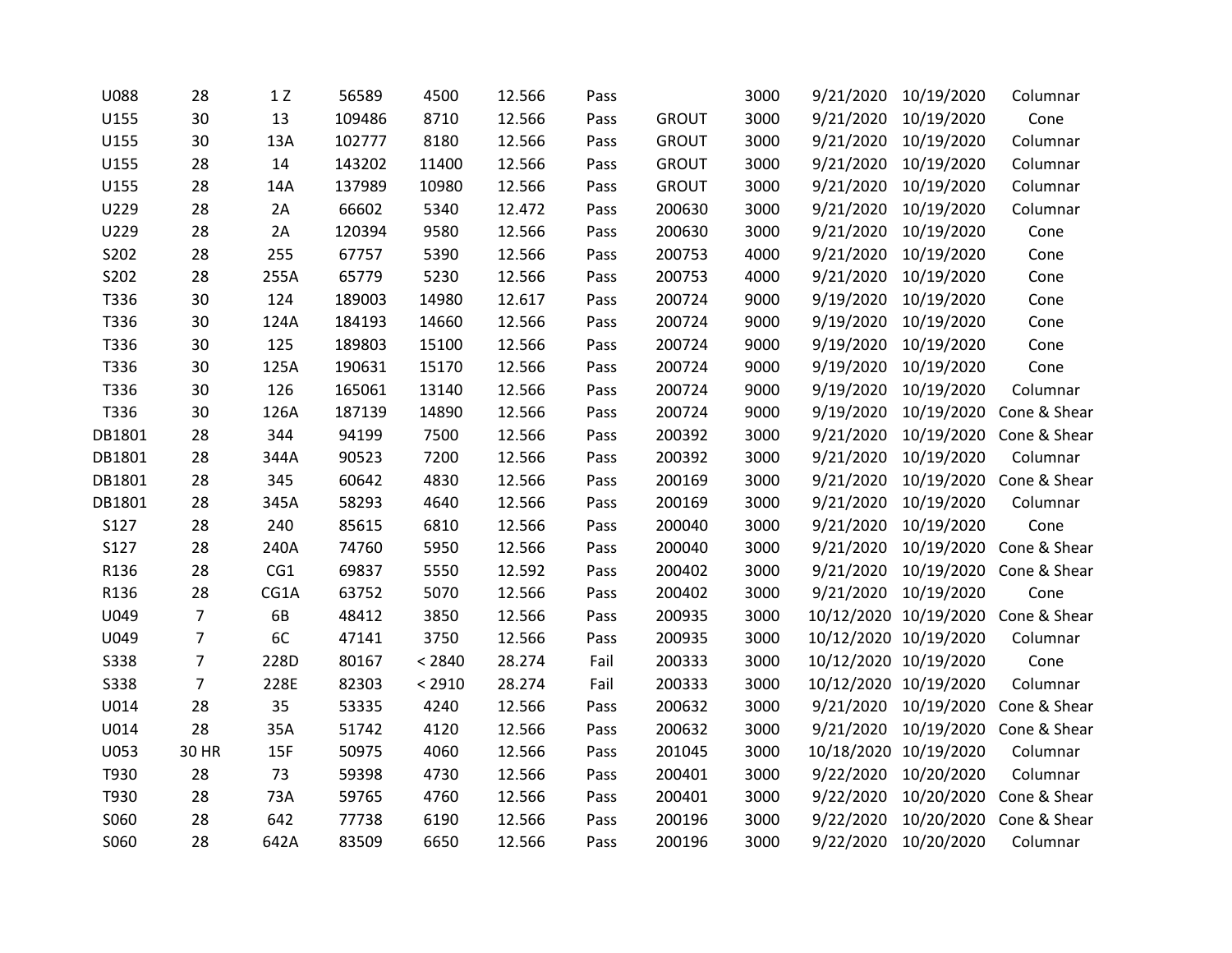| U049        | 28 | 3            | 111664 | 8890 | 12.566 | Pass | 200935 | 3000 | 9/22/2020 | 10/20/2020 | Cone                    |
|-------------|----|--------------|--------|------|--------|------|--------|------|-----------|------------|-------------------------|
| U049        | 28 | 3A           | 101567 | 8080 | 12.566 | Pass | 200935 | 3000 | 9/22/2020 | 10/20/2020 | Cone & Shear            |
| S060        | 28 | 155          | 67758  | 5390 | 12.566 | Pass | 200199 | 4000 | 9/22/2020 |            | 10/20/2020 Cone & Shear |
| S060        | 28 | 155A         | 67167  | 5340 | 12.566 | Pass | 200199 | 4000 | 9/22/2020 |            | 10/20/2020 Cone & Shear |
| <b>S338</b> | 28 | 836          | 81415  | 6480 | 12.566 | Pass | 200875 | 4000 | 9/22/2020 | 10/20/2020 | Cone                    |
| <b>S338</b> | 28 | 836A         | 84780  | 6750 | 12.566 | Pass | 200875 | 4000 | 9/22/2020 | 10/20/2020 | Cone                    |
| Q921        | 28 | 554          | 66796  | 5320 | 12.566 | Pass | 200186 | 3000 | 9/22/2020 | 10/20/2020 | Cone                    |
| Q921        | 28 | 554A         | 65726  | 5230 | 12.566 | Pass | 200186 | 3000 | 9/22/2020 |            | 10/20/2020 Cone & Shear |
| Q921        | 28 | 737          | 59034  | 4700 | 12.566 | Pass | 200186 | 3000 | 9/22/2020 | 10/20/2020 | Cone                    |
| Q921        | 28 | 737A         | 58173  | 4630 | 12.566 | Pass | 200186 | 3000 | 9/22/2020 | 10/20/2020 | Cone & Split            |
| CMGC03      | 28 | 49           | 67996  | 5410 | 12.566 | Pass | 200392 | 3000 | 9/22/2020 | 10/20/2020 | Cone                    |
| CMGC03      | 28 | 49A          | 65712  | 5230 | 12.566 | Pass | 200392 | 3000 | 9/22/2020 |            | 10/20/2020 Cone & Shear |
| S182        | 28 | 57           | 72379  | 5760 | 12.566 | Pass | 200328 | 3000 | 9/22/2020 | 10/20/2020 | Cone                    |
| S182        | 28 | 57A          | 72601  | 5780 | 12.566 | Pass | 200328 | 3000 | 9/22/2020 |            | 10/20/2020 Cone & Shear |
| S182        | 28 | 58           | 69980  | 5570 | 12.566 | Pass | 200327 | 3000 | 9/22/2020 |            | 10/20/2020 Cone & Shear |
| S182        | 28 | 58A          | 76791  | 6110 | 12.566 | Pass | 200327 | 3000 | 9/22/2020 | 10/20/2020 | Columnar                |
| S182        | 28 | 59           | 87511  | 6960 | 12.566 | Pass | 200328 | 3000 | 9/22/2020 | 10/20/2020 | Cone                    |
| S182        | 28 | 59A          | 83848  | 6670 | 12.566 | Pass | 200328 | 3000 | 9/22/2020 | 10/20/2020 | Cone                    |
| S182        | 28 | 61           | 64263  | 5170 | 12.441 | Pass | 200327 | 3000 | 9/22/2020 | 10/20/2020 | Columnar                |
| S182        | 28 | 61A          | 61623  | 4900 | 12.566 | Pass | 200327 | 3000 | 9/22/2020 | 10/20/2020 | Columnar                |
| T336        | 28 | 77           | 61301  | 4890 | 12.535 | Pass | 200169 | 3000 | 9/22/2020 | 10/20/2020 | Cone & Shear            |
| T336        | 28 | 77A          | 63468  | 5050 | 12.566 | Pass | 200169 | 3000 | 9/22/2020 | 10/20/2020 | Columnar                |
| T336        | 28 | 78           | 60589  | 4820 | 12.566 | Pass | 200169 | 3000 | 9/22/2020 | 10/20/2020 | Cone & Shear            |
| T336        | 28 | 78A          | 61021  | 4860 | 12.566 | Pass | 200169 | 3000 | 9/22/2020 | 10/20/2020 | Cone & Shear            |
| U024        | 28 | $\mathbf{1}$ | 63506  | 5000 | 12.692 | Pass | 200723 | 3000 | 9/22/2020 | 10/20/2020 | Columnar                |
| U024        | 28 | 1A           | 68590  | 5460 | 12.566 | Pass | 200723 | 3000 | 9/22/2020 | 10/20/2020 | Columnar                |
| Q029        | 28 | 563A         | 75672  | 6020 | 12.566 | Pass | 201014 | 3000 | 9/22/2020 | 10/20/2020 | Columnar                |
| Q029        | 28 | 563A         | 86805  | 6910 | 12.566 | Pass | 201014 | 3000 | 9/22/2020 | 10/20/2020 | Cone                    |
| Q029        | 28 | 565A         | 67828  | 5400 | 12.566 | Pass | 201013 | 3000 | 9/22/2020 | 10/20/2020 | Columnar                |
| Q029        | 28 | 565A         | 67450  | 5370 | 12.566 | Pass | 201013 | 3000 | 9/22/2020 | 10/20/2020 | Columnar                |
| T013        | 28 | 39A          | 64557  | 5140 | 12.566 | Pass | 200217 | 3000 | 9/22/2020 | 10/20/2020 | Cone                    |
| T013        | 28 | 39A          | 72039  | 5730 | 12.566 | Pass | 200217 | 3000 | 9/22/2020 | 10/20/2020 | Cone                    |
| T079        | 28 | 186A         | 71191  | 5670 | 12.566 | Pass | 200065 | 3000 | 9/22/2020 | 10/20/2020 | Cone & Shear            |
| T079        | 28 | 186A         | 77085  | 6130 | 12.566 | Pass | 200065 | 3000 | 9/22/2020 |            | 10/20/2020 Cone & Shear |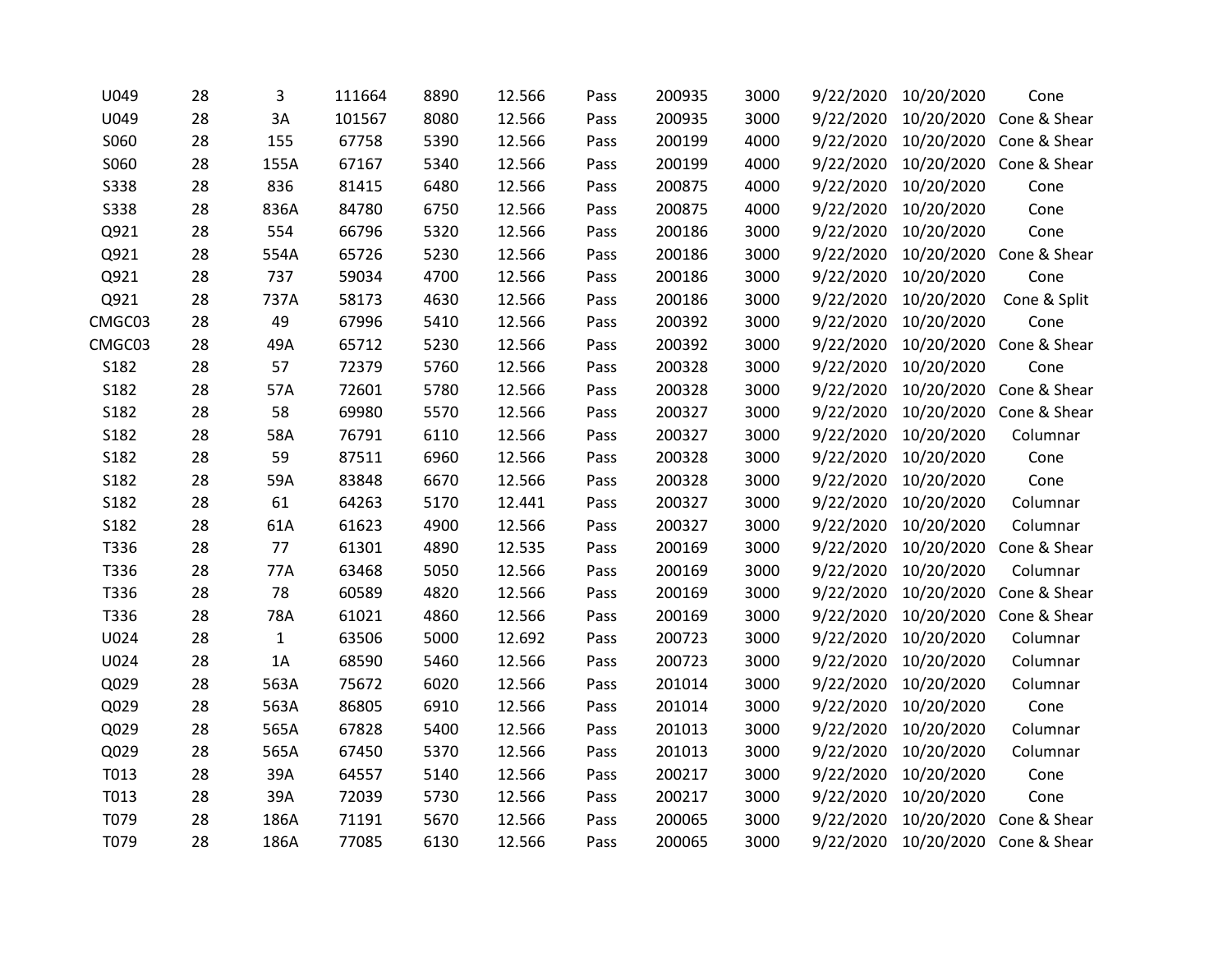| U017        | 28 | 15           | 91005  | 7240 | 12.566 | Pass | 200831 | 3000 | 9/22/2020 | 10/20/2020 | Cone                    |
|-------------|----|--------------|--------|------|--------|------|--------|------|-----------|------------|-------------------------|
| U017        | 28 | 15A          | 96356  | 7670 | 12.566 | Pass | 200831 | 3000 | 9/22/2020 | 10/20/2020 | Cone                    |
| S202        | 28 | 256          | 58883  | 4690 | 12.566 | Pass | 200699 | 4000 | 9/22/2020 | 10/20/2020 | Columnar                |
| S202        | 28 | 256A         | 57886  | 4610 | 12.566 | Pass | 200699 | 4000 | 9/22/2020 | 10/20/2020 | Cone                    |
| T932        | 28 | 43           | 47915  | 3800 | 12.617 | Pass | 200178 | 3000 | 9/22/2020 | 10/20/2020 | Columnar                |
| T932        | 28 | 43A          | 54331  | 4320 | 12.566 | Pass | 200178 | 3000 | 9/22/2020 | 10/20/2020 | Cone & Shear            |
| DB1801      | 28 | 346          | 53900  | 4290 | 12.566 | Pass | 200169 | 3000 | 9/22/2020 | 10/20/2020 | Cone & Split            |
| DB1801      | 28 | 346A         | 51973  | 4140 | 12.566 | Pass | 200169 | 3000 | 9/22/2020 | 10/20/2020 | Cone & Shear            |
| DB1801      | 28 | 347          | 89089  | 7080 | 12.585 | Pass | 200393 | 3000 | 9/22/2020 |            | 10/20/2020 Cone & Shear |
| DB1801      | 28 | 347A         | 79411  | 6320 | 12.566 | Pass | 200393 | 3000 | 9/22/2020 | 10/20/2020 | Shear                   |
| DB1801      | 28 | 348          | 96087  | 7650 | 12.566 | Pass | 200392 | 3000 | 9/22/2020 | 10/20/2020 | Cone                    |
| DB1801      | 28 | 348A         | 92973  | 7400 | 12.566 | Pass | 200392 | 3000 | 9/22/2020 | 10/20/2020 | Cone                    |
| R279        | 28 | 254A         | 65921  | 5250 | 12.566 | Pass | 200178 | 3000 | 9/22/2020 | 10/20/2020 | Columnar                |
| R279        | 28 | 254A         | 65692  | 5230 | 12.566 | Pass | 200178 | 3000 | 9/22/2020 | 10/20/2020 | Cone                    |
| S127        | 28 | 241          | 71207  | 5670 | 12.566 | Pass | 200040 | 3000 | 9/22/2020 | 10/20/2020 | Columnar                |
| S127        | 28 | 241A         | 76155  | 6060 | 12.566 | Pass | 200040 | 3000 | 9/22/2020 | 10/20/2020 | Cone                    |
| P230        | 28 | 1943         | 152528 | 5390 | 28.274 | Pass | 200884 | 3000 | 9/22/2020 | 10/20/2020 | Cone & Shear            |
| P230        | 28 | 1943A        | 164550 | 5820 | 28.274 | Pass | 200884 | 3000 | 9/22/2020 | 10/20/2020 | Columnar                |
| T925        | 28 | 32           | 62948  | 4970 | 12.667 | Pass | 200862 | 3000 | 9/23/2020 |            | 10/21/2020 Cone & Shear |
| T925        | 28 | 32A          | 65886  | 5240 | 12.566 | Pass | 200862 | 3000 | 9/23/2020 | 10/21/2020 | Cone                    |
| T930        | 28 | 74           | 56339  | 4480 | 12.566 | Pass | 200401 | 3000 | 9/23/2020 | 10/21/2020 | Columnar                |
| T930        | 28 | 74A          | 55379  | 4410 | 12.566 | Pass | 200401 | 3000 | 9/23/2020 |            | 10/21/2020 Cone & Shear |
| S060        | 28 | 643          | 73137  | 5790 | 12.623 | Pass | 200196 | 3000 | 9/23/2020 |            | 10/21/2020 Cone & Shear |
| S060        | 28 | 643A         | 72189  | 5740 | 12.566 | Pass | 200196 | 3000 | 9/23/2020 |            | 10/21/2020 Cone & Shear |
| 121512      | 28 | $\mathbf{1}$ | 88800  | 7070 | 12.566 | Pass | 200111 | 3000 | 9/23/2020 |            | 10/21/2020 Cone & Shear |
| 121512      | 28 | 1A           | 88560  | 7050 | 12.566 | Pass | 200111 | 3000 | 9/23/2020 | 10/21/2020 | Cone                    |
| <b>S338</b> | 28 | 837          | 82638  | 6570 | 12.579 | Pass | 200875 | 4000 | 9/23/2020 |            | 10/21/2020 Cone & Shear |
| <b>S338</b> | 28 | 837A         | 79731  | 6340 | 12.579 | Pass | 200875 | 4000 | 9/23/2020 |            | 10/21/2020 Cone & Shear |
| <b>S338</b> | 28 | 838          | 60833  | 4840 | 12.566 | Pass | 200337 | 3000 | 9/23/2020 |            | 10/21/2020 Cone & Shear |
| <b>S338</b> | 28 | 838A         | 60012  | 4780 | 12.566 | Pass | 200337 | 3000 | 9/23/2020 | 10/21/2020 | Columnar                |
| <b>S338</b> | 28 | 839          | 61537  | 4900 | 12.566 | Pass | 200330 | 3000 | 9/23/2020 | 10/21/2020 | Cone & Shear            |
| <b>S338</b> | 28 | 839A         | 63331  | 5040 | 12.566 | Pass | 200330 | 3000 | 9/23/2020 |            | 10/21/2020 Cone & Shear |
| U049        | 28 | 4            | 123414 | 9820 | 12.566 | Pass | 200935 | 3000 | 9/23/2020 | 10/21/2020 | Cone                    |
| U049        | 28 | 4A           | 121910 | 9700 | 12.566 | Pass | 200935 | 3000 | 9/23/2020 |            | 10/21/2020 Cone & Shear |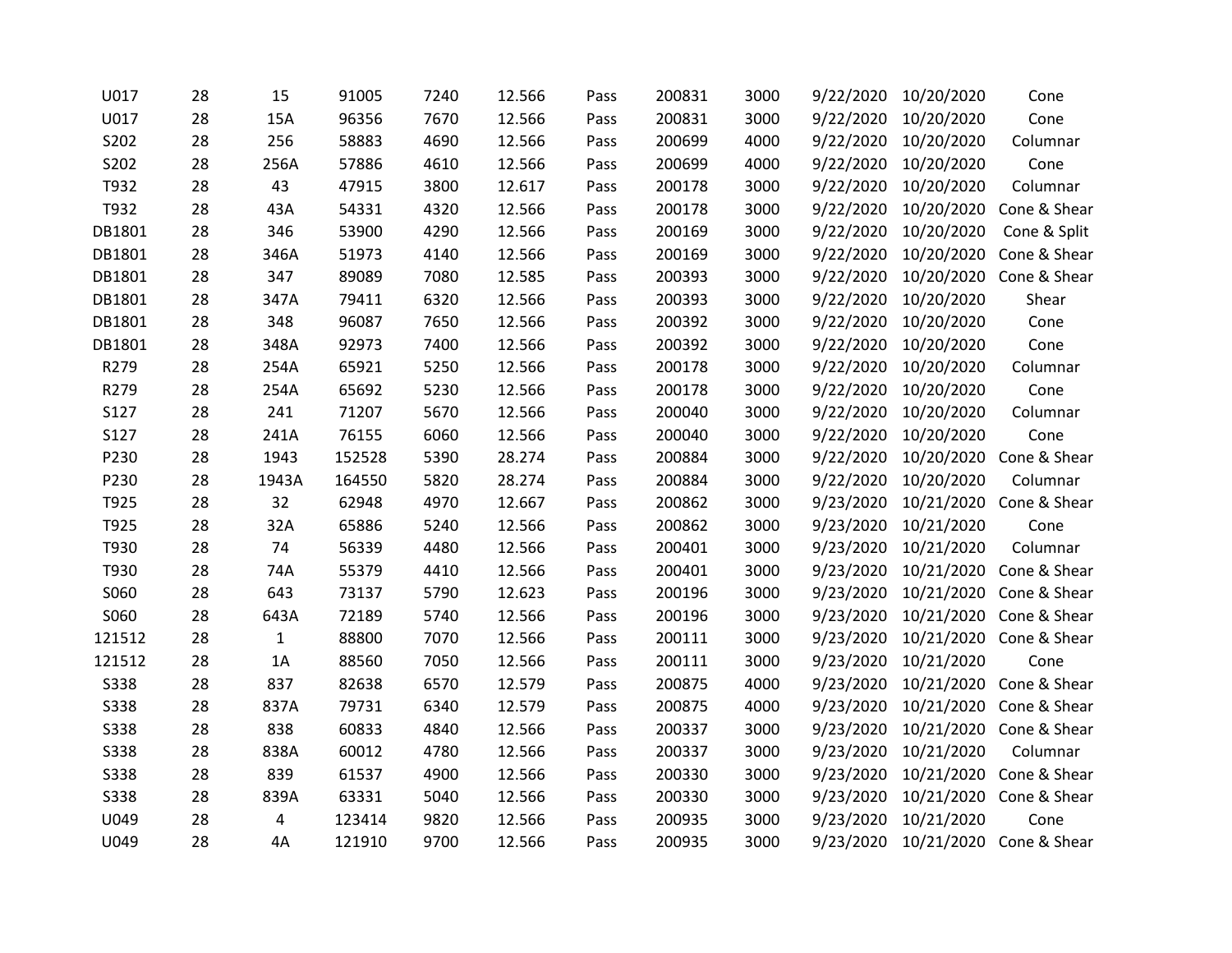| 150101      | 28 | 29A            | 75642  | 6020  | 12.566 | Pass | 17518  | 3000  | 9/23/2020 |            | 10/21/2020 Cone & Shear |
|-------------|----|----------------|--------|-------|--------|------|--------|-------|-----------|------------|-------------------------|
| 150101      | 28 | 29B            | 75694  | 6020  | 12.566 | Pass | 17518  | 3000  | 9/23/2020 |            | 10/21/2020 Cone & Shear |
| Q921        | 28 | 555            | 60200  | 4790  | 12.566 | Pass | 200186 | 3000  | 9/23/2020 |            | 10/21/2020 Cone & Shear |
| Q921        | 28 | 555A           | 62141  | 4940  | 12.566 | Pass | 200186 | 3000  | 9/23/2020 |            | 10/21/2020 Cone & Shear |
| R274        | 28 | 39             | 56144  | 4470  | 12.566 | Pass | 200189 | 3000  | 9/23/2020 |            | 10/21/2020 Cone & Shear |
| R274        | 28 | 39A            | 59053  | 4700  | 12.566 | Pass | 200189 | 3000  | 9/23/2020 | 10/21/2020 | Cone                    |
| CMGC03      | 28 | 50             | 93618  | 7450  | 12.566 | Pass | 200930 | 3000  | 9/23/2020 | 10/21/2020 | Cone                    |
| CMGC03      | 28 | 50A            | 91082  | 7250  | 12.566 | Pass | 200930 | 3000  | 9/23/2020 |            | 10/21/2020 Cone & Shear |
| CMGC03      | 28 | 51             | 80106  | 6370  | 12.566 | Pass | 200930 | 3000  | 9/23/2020 | 10/21/2020 | Cone                    |
| CMGC03      | 28 | 51A            | 77652  | 6180  | 12.566 | Pass | 200930 | 3000  | 9/23/2020 | 10/21/2020 | Cone & Shear            |
| CMGC03      | 28 | 52             | 77238  | 6150  | 12.566 | Pass | 200930 | 3000  | 9/23/2020 | 10/21/2020 | Cone & Split            |
| CMGC03      | 28 | 52A            | 73962  | 5890  | 12.566 | Pass | 200930 | 3000  | 9/23/2020 | 10/21/2020 | Columnar                |
| CMGC03      | 28 | 53             | 90278  | 7180  | 12.566 | Pass | 200930 | 3000  | 9/23/2020 | 10/21/2020 | Columnar                |
| CMGC03      | 28 | 53A            | 89456  | 7120  | 12.566 | Pass | 200930 | 3000  | 9/23/2020 | 10/21/2020 | Columnar                |
| S182        | 28 | 60             | 104525 | 8320  | 12.566 | Pass | 200328 | 3000  | 9/23/2020 | 10/21/2020 | Cone                    |
| S182        | 28 | 60A            | 90331  | 7190  | 12.566 | Pass | 200328 | 3000  | 9/23/2020 | 10/21/2020 | Cone & Shear            |
| <b>U088</b> | 28 | 2A             | 50806  | 4040  | 12.566 | Pass | 200201 | 3000  | 9/23/2020 | 10/21/2020 | Cone & Shear            |
| <b>U088</b> | 28 | 2A             | 53103  | 4230  | 12.566 | Pass | 200201 | 3000  | 9/23/2020 | 10/21/2020 | Columnar                |
| U014        | 28 | 36             | 54405  | 4330  | 12.566 | Pass | 200632 | 3000  | 9/23/2020 | 10/21/2020 | Columnar                |
| U014        | 28 | 36A            | 57645  | 4590  | 12.566 | Pass | 200632 | 3000  | 9/23/2020 |            | 10/21/2020 Cone & Shear |
| U024        | 28 | $\overline{2}$ | 80760  | 6430  | 12.566 | Pass | 200723 | 3000  | 9/23/2020 | 10/21/2020 | Cone                    |
| U024        | 28 | 2A             | 84659  | 6740  | 12.566 | Pass | 200723 | 3000  | 9/23/2020 | 10/21/2020 | Columnar                |
| 106077      | 28 | 81A            | 55077  | 4380  | 12.566 | Pass | 200286 | 3000  | 9/23/2020 | 10/21/2020 | Cone & Shear            |
| 106077      | 28 | 81A            | 54922  | 4370  | 12.566 | Pass | 200286 | 3000  | 9/23/2020 | 10/21/2020 | Columnar                |
| Q029        | 28 | 566A           | 80140  | 6380  | 12.566 | Pass | 201079 | 3000  | 9/23/2020 | 10/21/2020 | Cone                    |
| Q029        | 28 | 566A           | 86632  | 6890  | 12.566 | Pass | 201079 | 3000  | 9/23/2020 | 10/21/2020 | Columnar                |
| Q029        | 28 | 567A           | 85124  | 6770  | 12.566 | Pass | 201014 | 3000  | 9/23/2020 | 10/21/2020 | Cone & Shear            |
| Q029        | 28 | 567A           | 90481  | 7200  | 12.566 | Pass | 201014 | 3000  | 9/23/2020 | 10/21/2020 | Columnar                |
| M089        | 28 | 269            | 93641  | 7450  | 12.566 | Pass | 201085 | 3000  | 9/23/2020 | 10/21/2020 | Cone                    |
| M089        | 28 | 269A           | 92068  | 7330  | 12.566 | Pass | 201085 | 3000  | 9/23/2020 | 10/21/2020 | Cone                    |
| T013        | 28 | 40A            | 73765  | 5870  | 12.566 | Pass | 200217 | 3000  | 9/23/2020 |            | 10/21/2020 Cone & Shear |
| T013        | 28 | 40A            | 82123  | 6540  | 12.566 | Pass | 200217 | 3000  | 9/23/2020 | 10/21/2020 | Cone                    |
| T023        | 28 | 10ARK          | 163064 | 12980 | 12.566 | Pass | 200046 | 10000 | 9/23/2020 | 10/21/2020 | Columnar                |
| T023        | 28 | 10ARK          | 151844 | 12080 | 12.566 | Pass | 200046 | 10000 | 9/23/2020 | 10/21/2020 | Columnar                |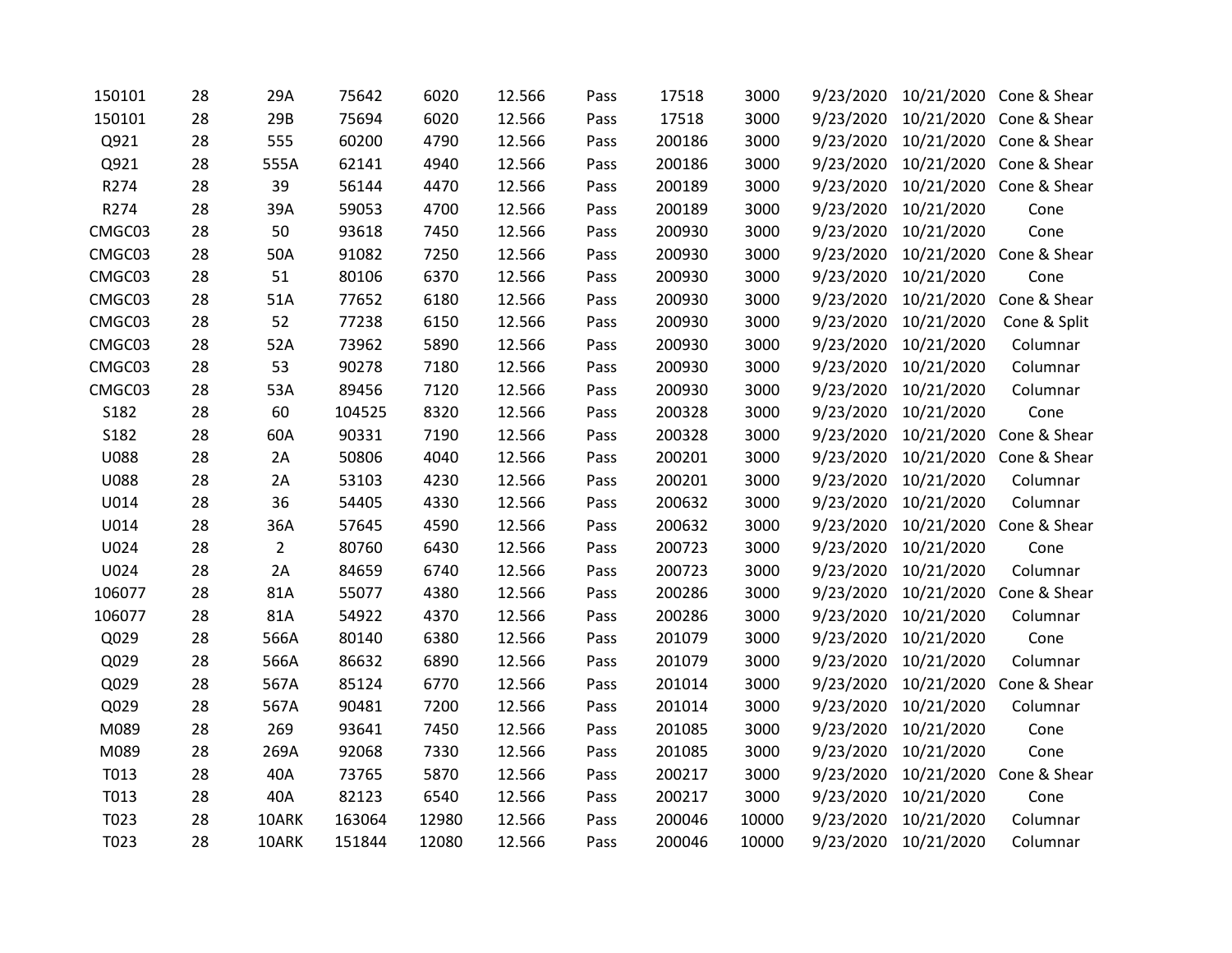| T079        | 28             | 187A           | 67020  | 5330 | 12.566 | Pass | 201094 | 3000 | 9/23/2020 | 10/21/2020            | Columnar                           |
|-------------|----------------|----------------|--------|------|--------|------|--------|------|-----------|-----------------------|------------------------------------|
| T079        | 28             | 187A           | 72568  | 5770 | 12.566 | Pass | 201094 | 3000 | 9/23/2020 |                       | 10/21/2020 Cone & Shear            |
| T369        | 28             | 29A            | 47750  | 3800 | 12.566 | Pass | 200630 | 3000 | 9/23/2020 |                       | 10/21/2020 Cone & Shear            |
| T369        | 28             | 29A            | 47627  | 3790 | 12.566 | Pass | 200630 | 3000 | 9/23/2020 | 10/21/2020            | Cone                               |
| U017        | 28             | 10             | 61432  | 4890 | 12.566 | Pass | 200203 | 3000 | 9/23/2020 |                       | 10/21/2020 Cone & Shear            |
| U017        | 28             | 10A            | 58902  | 4690 | 12.566 | Pass | 200203 | 3000 | 9/23/2020 |                       | 10/21/2020 Cone & Shear            |
| U245        | 28             | 3A             | 71099  | 5660 | 12.566 | Pass | 201058 | 3000 | 9/23/2020 | 10/21/2020            | Cone                               |
| U245        | 28             | 3A             | 69738  | 5550 | 12.566 | Pass | 201058 | 3000 | 9/23/2020 |                       | 10/21/2020 Cone & Shear            |
| T932        | 28             | 44             | 52880  | 4210 | 12.566 | Pass | 200178 | 3000 | 9/23/2020 | 10/21/2020            | Columnar                           |
| T932        | 28             | 44A            | 51885  | 4130 | 12.566 | Pass | 200178 | 3000 | 9/23/2020 |                       | 10/21/2020 Cone & Shear            |
| DB1801      | 28             | 349            | 111878 | 8930 | 12.529 | Pass | 200392 | 3000 | 9/23/2020 | 10/21/2020            | Cone                               |
| DB1801      | 28             | 349A           | 112553 | 8960 | 12.566 | Pass | 200392 | 3000 | 9/23/2020 |                       | 10/21/2020 Cone & Shear            |
| R279        | 28             | 255A           | 71405  | 5680 | 12.566 | Pass | 200178 | 3000 | 9/23/2020 | 10/21/2020            | Cone                               |
| R279        | 28             | 255A           | 72572  | 5780 | 12.566 | Pass | 200178 | 3000 | 9/23/2020 | 10/21/2020            | Cone                               |
| P230        | 28             | 1945           | 161383 | 5700 | 28.331 | Pass | 200884 | 3000 | 9/23/2020 | 10/21/2020            | Cone                               |
| P230        | 28             | 1945A          | 158478 | 5610 | 28.274 | Pass | 200884 | 3000 | 9/23/2020 | 10/21/2020            | Columnar                           |
| T210        | 14             | <b>9B</b>      | 41850  | 3330 | 12.566 | Pass | 200190 | 3000 | 10/7/2020 | 10/21/2020            | Columnar                           |
| U229        | 28             | 3A             | 63176  | 5040 | 12.541 | Pass | 200630 | 3000 | 9/23/2020 | 10/21/2020            | Columnar                           |
| U229        | 28             | 3A             | 48118  | 3830 | 12.566 | Pass | 200630 | 3000 | 9/23/2020 | 10/21/2020            | Cone & Shear                       |
| U272        | 7              | 01B            | 56497  | 4500 | 12.566 | Pass | 200715 | 3000 |           | 10/14/2020 10/21/2020 | Columnar                           |
| U272        | $\overline{7}$ | 01C            | 55850  | 4440 | 12.566 | Pass | 200715 | 3000 |           | 10/14/2020 10/21/2020 | Cone & Shear                       |
| P230        | 28             | 1944           | 60263  | 4800 | 12.566 | Pass | 200154 | 3000 |           |                       | 9/23/2020 10/21/2020 Cone & Shear  |
| P230        | 28             | 1944A          | 58290  | 4640 | 12.566 | Pass | 200154 | 3000 |           |                       | 9/23/2020 10/21/2020 Cone & Shear  |
| R273        | $\overline{7}$ | 203B           | 52180  | 4150 | 12.566 | Pass | 200256 | 3000 |           | 10/14/2020 10/21/2020 | Columnar                           |
| S338        | 9              | 228B           | 96940  | 3430 | 28.274 | Pass | 200333 | 3000 |           |                       | 10/12/2020 10/21/2020 Cone & Shear |
| S338        | 9              | 228C           | 93131  | 3290 | 28.274 | Pass | 200333 | 3000 |           | 10/12/2020 10/21/2020 | Columnar                           |
| S338        | $\overline{7}$ | 229D           | 98601  | 3490 | 28.274 | Pass | 200336 | 3000 |           | 10/14/2020 10/21/2020 | Cone & Shear                       |
| S338        | $\overline{7}$ | 229E           | 105229 | 3720 | 28.274 | Pass | 200336 | 3000 |           |                       | 10/14/2020 10/21/2020 Cone & Shear |
| T925        | 28             | 33             | 65505  | 5200 | 12.592 | Pass | 200862 | 3000 |           |                       | 9/24/2020 10/22/2020 Cone & Shear  |
| T925        | 28             | 33A            | 66479  | 5280 | 12.592 | Pass | 200862 | 3000 | 9/24/2020 | 10/22/2020            | Cone                               |
| 111041      | 28             | <b>BR1-12</b>  | 78841  | 6270 | 12.566 | Pass | 200316 | 3000 | 9/24/2020 | 10/22/2020            | Cone & Shear                       |
| 111041      | 28             | <b>BR1-12A</b> | 76193  | 6060 | 12.566 | Pass | 200316 | 3000 | 9/24/2020 |                       | 10/22/2020 Cone & Shear            |
| S338        | 28             | 840            | 68221  | 5440 | 12.541 | Pass | 200337 | 3000 | 9/24/2020 | 10/22/2020            | Columnar                           |
| <b>S338</b> | 28             | 840A           | 65641  | 5230 | 12.541 | Pass | 200337 | 3000 | 9/24/2020 | 10/22/2020            | Columnar                           |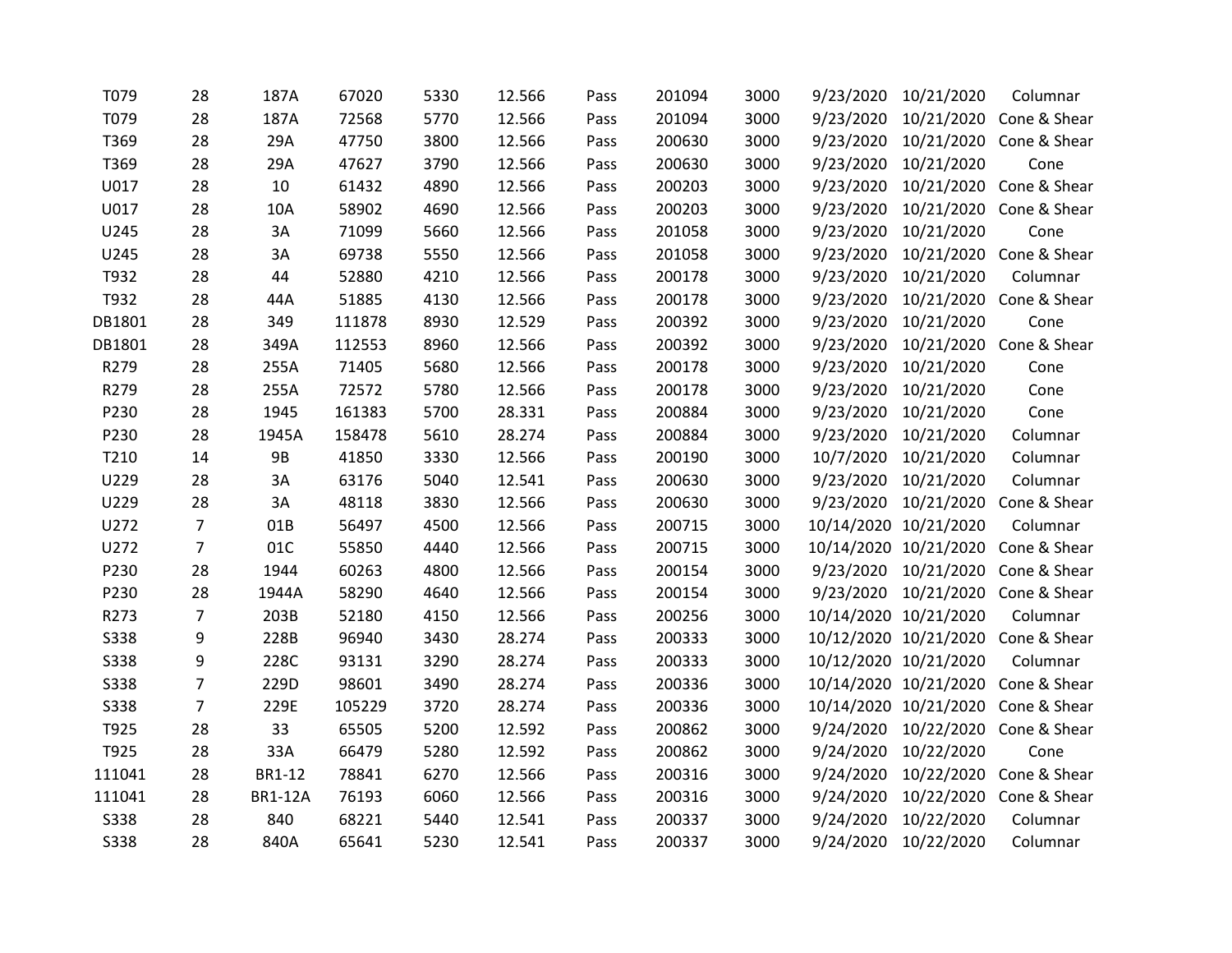| U132        | 28             | 1A             | 116629 | 9280  | 12.566 | Pass | 201026 | 3000 | 9/24/2020 | 10/22/2020            | Cone                    |
|-------------|----------------|----------------|--------|-------|--------|------|--------|------|-----------|-----------------------|-------------------------|
| U132        | 28             | 1A             | 118833 | 9460  | 12.566 | Pass | 201026 | 3000 | 9/24/2020 | 10/22/2020            | Cone                    |
| DB1801      | 28             | 350            | 80911  | 6440  | 12.566 | Pass | 200648 | 4000 | 9/24/2020 | 10/22/2020            | Cone                    |
| DB1801      | 28             | 350A           | 80370  | 6400  | 12.566 | Pass | 200648 | 4000 |           | 9/24/2020 10/22/2020  | Columnar                |
| R273        | $\overline{7}$ | 204B           | 43641  | 3470  | 12.566 | Pass | 200256 | 3000 |           | 10/15/2020 10/22/2020 | Cone & Shear            |
| <b>S338</b> | 28             | 841            | 85646  | 6790  | 12.61  | Pass | 200875 | 4000 | 9/25/2020 | 10/23/2020            | Cone & Shear            |
| <b>S338</b> | 28             | 841A           | 78458  | 6240  | 12.566 | Pass | 200875 | 4000 | 9/25/2020 | 10/23/2020            | Columnar                |
| <b>S338</b> | 28             | 842            | 64474  | 5130  | 12.566 | Pass | 200337 | 3000 | 9/25/2020 | 10/23/2020            | Cone & Shear            |
| <b>S338</b> | 28             | 842A           | 64247  | 5110  | 12.566 | Pass | 200337 | 3000 | 9/25/2020 | 10/23/2020            | Columnar                |
| <b>S338</b> | 28             | 843            | 58227  | 4630  | 12.566 | Pass | 200337 | 3000 | 9/25/2020 | 10/23/2020            | Cone & Shear            |
| <b>S338</b> | 28             | 843A           | 61556  | 4900  | 12.566 | Pass | 200337 | 3000 | 9/25/2020 | 10/23/2020            | Columnar                |
| 121512      | 28             | $\overline{2}$ | 97150  | 7730  | 12.566 | Pass | 200111 | 3000 | 9/25/2020 | 10/23/2020            | Columnar                |
| 121512      | 28             | 2A             | 99219  | 7900  | 12.566 | Pass | 200111 | 3000 | 9/25/2020 | 10/23/2020            | Cone                    |
| R274        | 28             | 40             | 56922  | 4530  | 12.566 | Pass | 200189 | 3000 | 9/25/2020 | 10/23/2020            | Columnar                |
| R274        | 28             | 40A            | 56610  | 4500  | 12.566 | Pass | 200189 | 3000 | 9/25/2020 |                       | 10/23/2020 Cone & Shear |
| T154        | 28             | 17             | 110031 | 8740  | 12.592 | Pass | 19345  | 3000 | 9/25/2020 | 10/23/2020            | Columnar                |
| T154        | 28             | 17A            | 135111 | 10750 | 12.566 | Pass | 19345  | 3000 | 9/25/2020 | 10/23/2020            | Cone & Shear            |
| T930        | 28             | 75             | 46815  | 3730  | 12.566 | Pass | 200401 | 3000 | 9/25/2020 | 10/23/2020            | Cone & Shear            |
| T930        | 28             | 75A            | 48331  | 3850  | 12.566 | Pass | 200401 | 3000 | 9/25/2020 | 10/23/2020            | Columnar                |
| U046        | 28             | $14\,$         | 114581 | 9090  | 12.604 | Pass | 200169 | 3000 | 9/25/2020 | 10/23/2020            | Cone                    |
| U046        | 28             | 14A            | 112207 | 8930  | 12.566 | Pass | 200169 | 3000 | 9/25/2020 | 10/23/2020            | Cone                    |
| S272        | 28             | 86A            | 86134  | 6850  | 12.566 | Pass | 20057  | 3000 | 9/25/2020 | 10/23/2020            | Cone                    |
| S272        | 28             | 86A            | 85048  | 6770  | 12.566 | Pass | 20057  | 3000 | 9/25/2020 | 10/23/2020            | Columnar                |
| S272        | 28             | 87A            | 83483  | 6640  | 12.566 | Pass | 20057  | 3000 | 9/25/2020 | 10/23/2020            | Cone                    |
| S272        | 28             | 87A            | 83951  | 6680  | 12.566 | Pass | 20057  | 3000 | 9/25/2020 | 10/23/2020            | Columnar                |
| <b>U088</b> | 28             | 3A             | 50568  | 4020  | 12.566 | Pass | 200201 | 3000 | 9/25/2020 | 10/23/2020            | Columnar                |
| <b>U088</b> | 28             | 3A             | 54464  | 4330  | 12.566 | Pass | 200201 | 3000 | 9/25/2020 | 10/23/2020            | Columnar                |
| S060        | 28             | 644            | 70740  | 5630  | 12.566 | Pass | 200196 | 3000 | 9/25/2020 | 10/23/2020            | Cone & Shear            |
| S060        | 28             | 644A           | 74185  | 5900  | 12.566 | Pass | 200196 | 3000 | 9/25/2020 | 10/23/2020            | Cone & Shear            |
| S202        | 28             | 257            | 71038  | 5650  | 12.566 | Pass | 200753 | 4000 | 9/25/2020 | 10/23/2020            | Cone & Shear            |
| S202        | 28             | 257A           | 68469  | 5450  | 12.566 | Pass | 200753 | 4000 | 9/25/2020 | 10/23/2020            | Cone & Shear            |
| T336        | 28             | 79             | 60342  | 4780  | 12.629 | Pass | 200169 | 3000 | 9/25/2020 | 10/23/2020            | Columnar                |
| T336        | 28             | 79A            | 57657  | 4590  | 12.566 | Pass | 200169 | 3000 | 9/25/2020 |                       | 10/23/2020 Cone & Shear |
| T336        | 28             | 127            | 194893 | 15510 | 12.566 | Pass | 200724 | 9000 | 9/25/2020 | 10/23/2020            | Cone                    |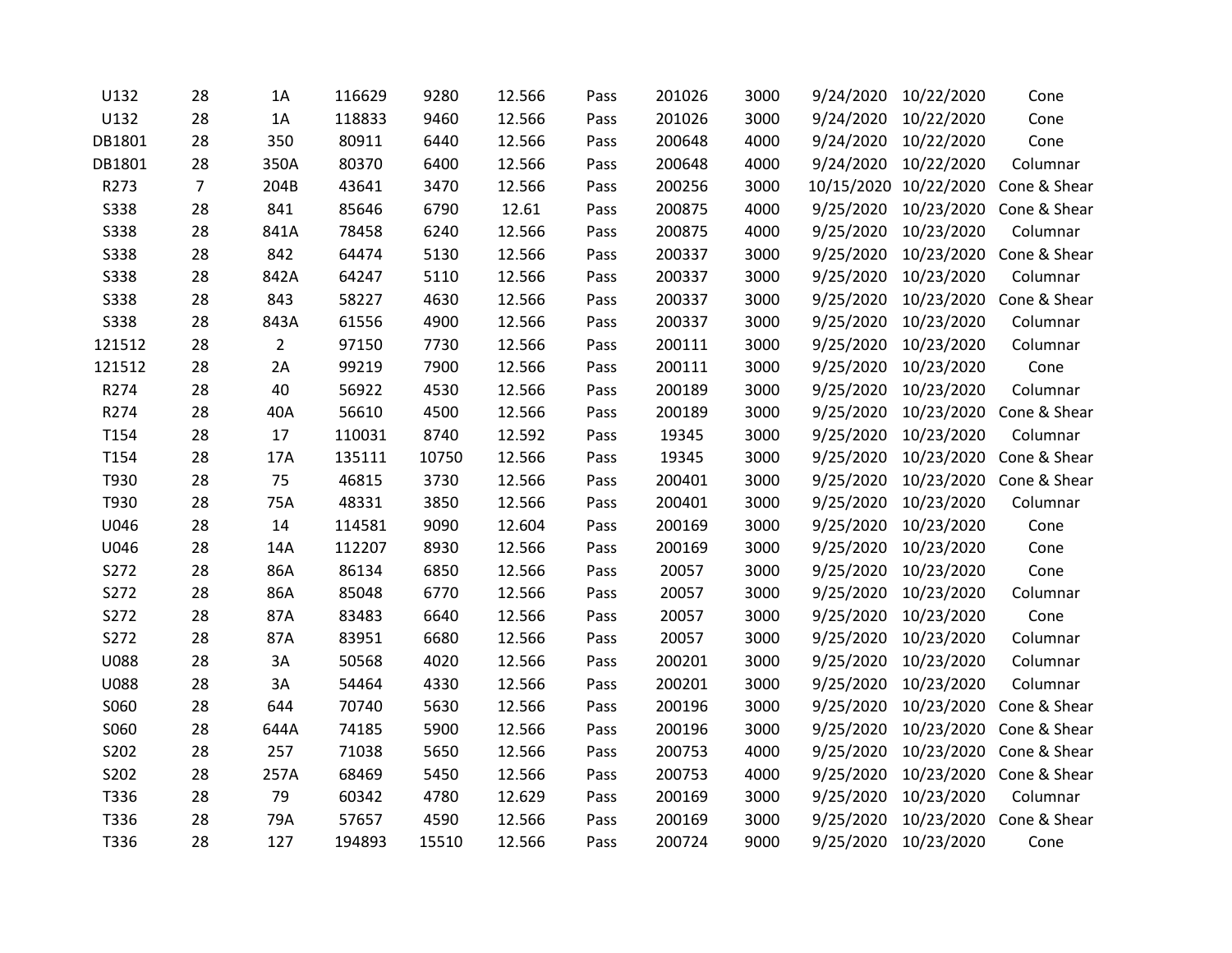| T336   | 28             | 127A | 181336 | 14430 | 12.566 | Pass | 200724 | 9000 | 9/25/2020 | 10/23/2020            | Cone                               |
|--------|----------------|------|--------|-------|--------|------|--------|------|-----------|-----------------------|------------------------------------|
| T336   | 28             | 128  | 208354 | 16580 | 12.566 | Pass | 200724 | 9000 | 9/25/2020 | 10/23/2020            | Cone                               |
| T336   | 28             | 128A | 200274 | 15940 | 12.566 | Pass | 200724 | 9000 | 9/25/2020 | 10/23/2020            | Cone                               |
| T336   | 28             | 129  | 171055 | 13610 | 12.566 | Pass | 200724 | 9000 | 9/25/2020 | 10/23/2020            | Cone                               |
| T336   | 28             | 129A | 190682 | 15170 | 12.566 | Pass | 200724 | 9000 | 9/25/2020 | 10/23/2020            | Cone                               |
| T336   | 28             | 130  | 197132 | 15690 | 12.566 | Pass | 200724 | 9000 | 9/25/2020 | 10/23/2020            | Cone                               |
| T336   | 28             | 130A | 184737 | 14700 | 12.566 | Pass | 200724 | 9000 | 9/25/2020 | 10/23/2020            | Cone                               |
| T336   | 28             | 131  | 202666 | 16130 | 12.566 | Pass | 200724 | 9000 | 9/25/2020 | 10/23/2020            | Cone                               |
| T336   | 28             | 131A | 209713 | 16690 | 12.566 | Pass | 200724 | 9000 | 9/25/2020 | 10/23/2020            | Cone                               |
| T336   | 28             | 132  | 170338 | 13560 | 12.566 | Pass | 200724 | 9000 | 9/25/2020 | 10/23/2020            | Cone                               |
| T336   | 28             | 132A | 165365 | 13160 | 12.566 | Pass | 200724 | 9000 | 9/25/2020 | 10/23/2020            | Cone                               |
| DB1801 | 28             | 351  | 90922  | 7240  | 12.566 | Pass | 200392 | 3000 | 9/25/2020 |                       | 10/23/2020 Cone & Shear            |
| DB1801 | 28             | 351A | 92220  | 7340  | 12.566 | Pass | 200392 | 3000 | 9/25/2020 | 10/23/2020            | Cone                               |
| DB1801 | 28             | 352  | 85867  | 6870  | 12.504 | Pass | 200380 | 4000 | 9/25/2020 |                       | 10/23/2020 Cone & Shear            |
| DB1801 | 28             | 352A | 91605  | 7290  | 12.566 | Pass | 200380 | 4000 | 9/25/2020 | 10/23/2020            | Columnar                           |
| DB1801 | 28             | 353  | 74440  | 5920  | 12.566 | Pass | 200574 | 4000 | 9/25/2020 | 10/23/2020            | Columnar                           |
| DB1801 | 28             | 353A | 75482  | 6010  | 12.566 | Pass | 200574 | 4000 | 9/25/2020 | 10/23/2020            | Columnar                           |
| DB1801 | 28             | 354  | 88732  | 7060  | 12.566 | Pass | 200574 | 4000 | 9/25/2020 | 10/23/2020            | Columnar                           |
| DB1801 | 28             | 354A | 86698  | 6900  | 12.566 | Pass | 200574 | 4000 | 9/25/2020 | 10/23/2020            | Columnar                           |
| DB1801 | 28             | 355  | 76845  | 6120  | 12.566 | Pass | 200574 | 4000 | 9/25/2020 | 10/23/2020            | Columnar                           |
| DB1801 | 28             | 355A | 71862  | 5720  | 12.566 | Pass | 200574 | 4000 | 9/25/2020 | 10/23/2020            | Cone                               |
| DB1801 | 28             | 356  | 82013  | 6530  | 12.566 | Pass | 200574 | 4000 | 9/25/2020 | 10/23/2020            | Columnar                           |
| DB1801 | 28             | 356A | 82275  | 6550  | 12.566 | Pass | 200574 | 4000 | 9/25/2020 |                       | 10/23/2020 Cone & Shear            |
| U017   | 28             | 16A  | 78383  | 6270  | 12.504 | Pass | 200831 | 3000 | 9/25/2020 |                       | 10/23/2020 Cone & Shear            |
| U017   | 28             | 16A  | 70197  | 5610  | 12.504 | Pass | 200831 | 3000 | 9/25/2020 |                       | 10/23/2020 Cone & Shear            |
| S127   | 28             | 242  | 79578  | 6330  | 12.566 | Pass | 200040 | 3000 | 9/25/2020 | 10/23/2020            | Cone                               |
| S127   | 28             | 242A | 81916  | 6520  | 12.566 | Pass | 200040 | 3000 | 9/25/2020 | 10/23/2020            | Columnar                           |
| T932   | 28             | 45   | 50525  | 4020  | 12.566 | Pass | 200178 | 3000 | 9/25/2020 | 10/23/2020            | Cone & Shear                       |
| T932   | 28             | 45A  | 49313  | 3920  | 12.566 | Pass | 200178 | 3000 | 9/25/2020 |                       | 10/23/2020 Cone & Shear            |
| R273   | $\overline{7}$ | 205B | 54122  | 4310  | 12.566 | Pass | 200256 | 3000 |           |                       | 10/16/2020 10/23/2020 Cone & Shear |
| S338   | 9              | 229B | 115985 | 4100  | 28.274 | Pass | 200336 | 3000 |           |                       | 10/14/2020 10/23/2020 Cone & Shear |
| S338   | 9              | 229C | 116264 | 4110  | 28.274 | Pass | 200336 | 3000 |           |                       | 10/14/2020 10/23/2020 Cone & Shear |
| U333   | 10             | 2B   | 98189  | 7810  | 12.566 | Pass | 201111 | 3000 |           | 10/13/2020 10/23/2020 | Columnar                           |
| U333   | 10             | 2C   | 96168  | 7650  | 12.566 | Pass | 201111 | 3000 |           | 10/13/2020 10/23/2020 | Cone                               |